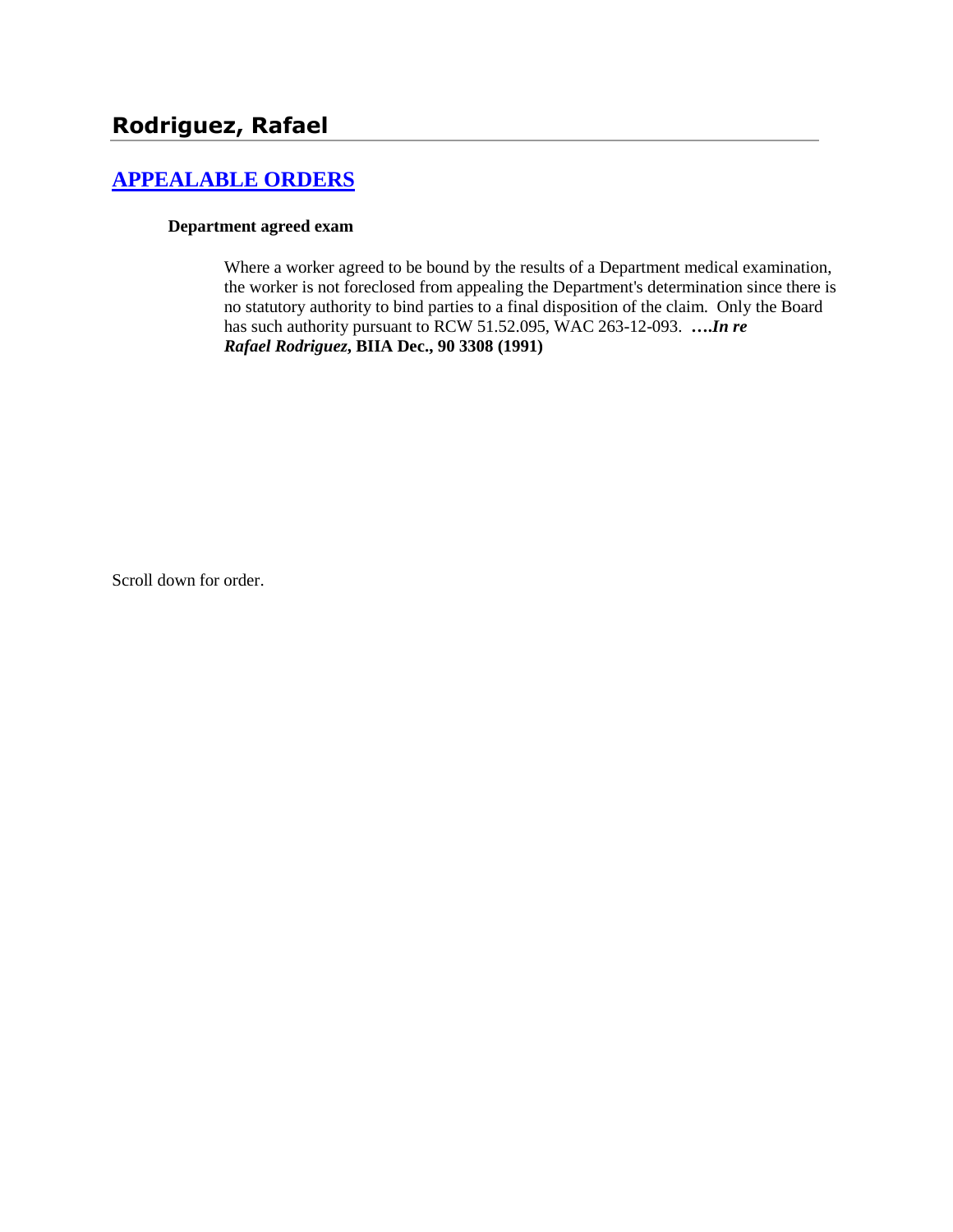### **BEFORE THE BOARD OF INDUSTRIAL INSURANCE APPEALS STATE OF WASHINGTON**

**)**

**) ) )**

**IN RE: RAFAEL RODRIGUEZ ) DOCKET NO. 90 3308**

### **ORDER VACATING PROPOSED DECISION AND ORDER AND REMANDING APPEAL FOR FURTHER PROCEEDINGS**

## **CLAIM NO. G-760229**

APPEARANCES:

Claimant, Rafael Rodriguez, Pro se

Employer, Skone & Connors Produce, Inc., None (Account Finaled)

Department of Labor and Industries, by The Attorney General, per Robert S. Young, III, Assistant, and Steve LaVergne, Paralegal

This is an appeal by claimant, Rafael Rodriguez, on June 22, 1990, from an order of the Department of Labor and Industries dated April 20, 1990 which closed the claim with time loss compensation as paid, and with a permanent partial disability award equal to 50% of the amputation value of the left leg at or above the knee joint with functional stump, and for unspecified disabilities equal to 10% as compared to total bodily impairment for cervical impairment. **REMANDED FOR FURTHER PROCEEDINGS.**

### **DECISION**

Pursuant to RCW 51.52.104 and RCW 51.52.106, this matter is before the Board for review and decision on a timely Petition for Review filed by the pro se claimant, Rafael Rodriguez, to a Proposed Decision and Order issued on January 8, 1991 which affirmed the Department order of April 20, 1990 and dismissed the appeal.

We have granted review in order to remand this matter to the hearings process for a hearing and decision on the merits of Mr. Rodriguez's appeal. The Industrial Appeals Judge dismissed Mr. Rodriguez's appeal after a summary judgment motion was brought by counsel for the Department. Department pleadings show that while the Department was administering Mr. Rodriguez's claim, Mr. Rodriguez agreed to be bound by the results of a medical examination conducted by Dr. Burrell on March 15, 1990. The Department order closing the claim is purportedly in compliance with the results of that medical examination. The industrial appeals judge granted the Department's motion for summary judgment, dismissing Mr. Rodriguez's appeal by concluding that Mr. Rodriguez must be held to his "agreement" to be bound by the results of that medical examination. We have granted review

1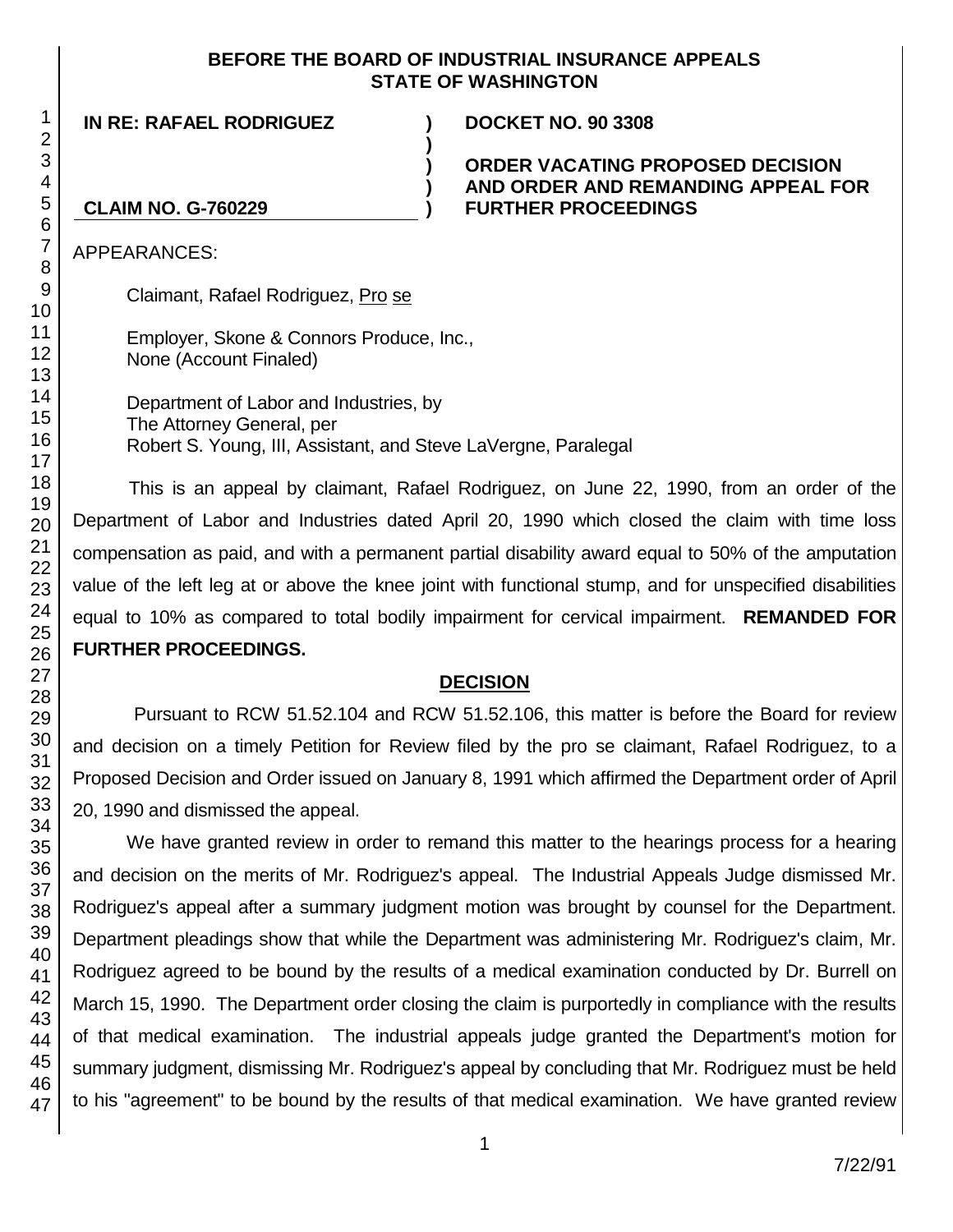because we do not agree with the conclusions and the discussion of the industrial appeals judge with respect to this issue.

We do not question the Department's wisdom in attempting to utilize "binding examinations" during the administration of claims. In most cases, such an agreement is to the advantage of all, including the Department. However, in those instances where a claimant may be dissatisfied with the results, the Department does not have the statutory authority to assert that the claimant is legally bound by the results of an examination and that the claimant cannot appeal the final order to the Board. During the administration of individual cases, the statute does not provide the Department any authority to settle cases as is provided to the Board in RCW 51.52.095. The Board, on the other hand, has statutory authority to enter final orders based upon the parties' agreement. This is the Board's basis for binding the parties to the results of a medical or vocational examination. Without such a statutory authority as is granted to the Board, the Department cannot legally bind claimants at the administrative level to the results of any one medical or vocational examination.

We recognize that when administering claims, the Department may hesitate to continue the use of "agreed exams" without the authority to legally bind claimants. However, our decision is not meant to imply that the Department may not use this tool in hopes of securing final results in a claim. But in using "binding exams", the Department must assume the risk that such a medical examination may not prove to be the final adjudicative result in a claim. We would hope that the Department realizes that although there is the risk that such an examination may not conclusively decide the claim, the Department does achieve one additional opinion in those rare instances where a claimant appeals from the Department order after a "binding examination".

This decision should have no effect whatsoever upon the Department's willingness to enter into agreements to be bound by the results of medical/vocational examinations during proceedings before the Board of Industrial Insurance Appeals, since the Board does have the statutory authority to bind the parties to final disposition of an appeal. See RCW 51.52.095 and WAC 263-12-093.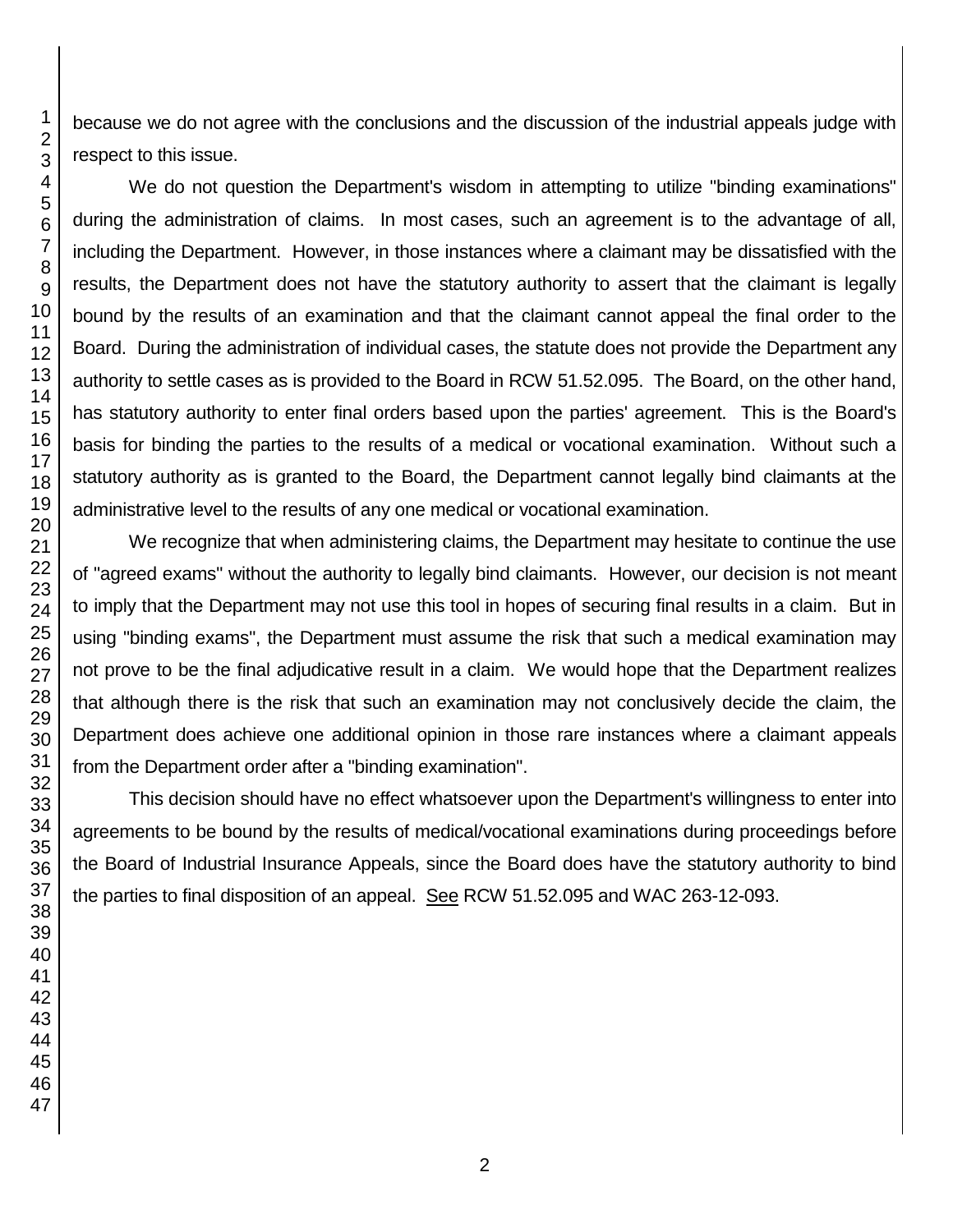We also note that in Mr. Rodriguez's case, the "agreement" reached at the Department level was set forth by a statement signed only by the claimant, both in Spanish and English, stating he would be bound by the results, but not indicating whether the Department representative was also bound. Contrast this "binding" agreement with an agreement reached before the Board where all participating parties must stipulate to be bound by the results of an examination to resolve an appeal. At the Board, both claimant and the Department representative must clearly state the agreement to be bound by the results of an examination. In fact, in the present case, the results of Dr. Burrell's examination included a rating for permanent partial disability for the low back, as well as for cervical impairment. When the claims consultant explained thereafter to Dr. Burrell that the low back had previously been segregated and asked Dr. Burrell if there was any thoracic permanent disability, Dr. Burrell gave an opinion that there was no thoracic permanent disability. Thus, the Department did not feel so bound by the "agreement" with Mr. Rodriguez that Mr. Rodriguez was given a low back disability in accordance with Dr. Burrell's original examination. While there were correct legal reasons for the Department's failure to award a Category 2 low back disability based upon Dr. Burrell's examination, we could no more hold the Department to such a "binding" agreement than we would a claimant.

We are troubled in this case by the summary judgment proceedings with a pro se claimant who obviously had no inkling of what was occurring in the proceedings. Despite the industrial appeals judge having sent a legally exhaustive explanation as to what might occur during the summary judgment proceedings and an explanation as to the legal authorities involved, and went to the extra step of translating this explanation into Spanish, upon review of the transcript we do not believe that Mr. Rodriguez had any understanding of what occurred or what was required of him during the telephone proceedings.

We hereby remand this matter to the hearing judge for further proceedings, specifically to take evidence regarding the timeliness of the claimant's appeal, as well as any and all evidence concerning whether Mr. Rodriguez is in need of any further treatment due to the industrial injury, and if not, then a consideration of the extent of Mr. Rodriguez's permanent disability causally related to the industrial injury.

This matter is remanded to the hearings process pursuant to WAC 263-12-145(3), for further proceedings as indicated in this order. The parties are advised that this order is not a final Decision and Order of the Board within the meaning of RCW 51.52.110. At the conclusion of the proceedings,